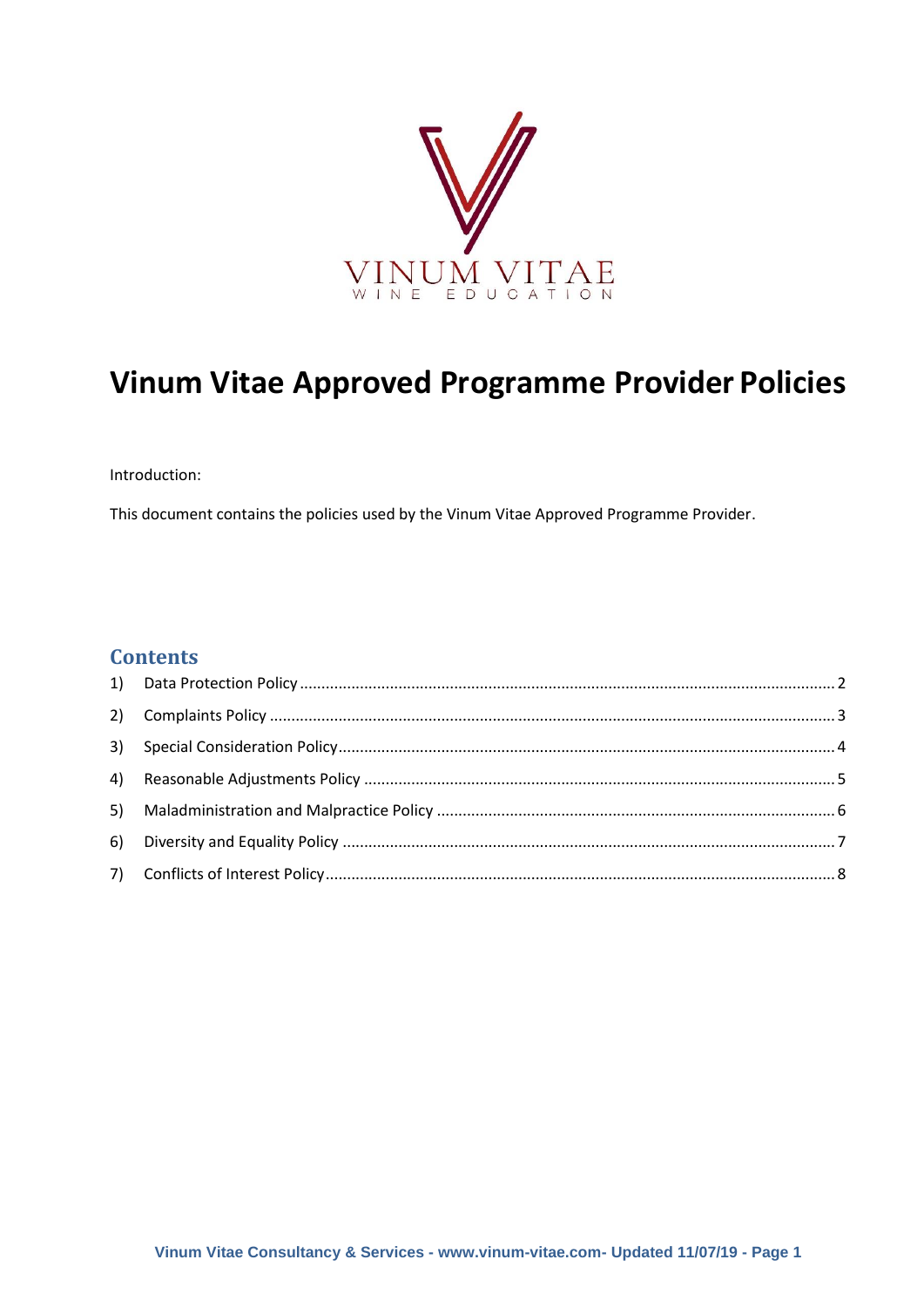## <span id="page-1-0"></span>**1) Data Protection Policy**

Vinum Vitae Approved Programme Provider (hereinafter VVAPP) has a Data Protection Policy as follows:

VVAPP will hold student details for internal marketing purposes only. VVAPP will pass necessary student information to WSET Awards for course and exam registrations.

VVAPP is required to comply with privacy and data protection laws. This policy sets out principles we will apply when handling individuals' personal information. By submitting data to VVAPP, individuals authorise VVAPP to process data in accordance with this policy.

#### Definition of Data

Data refers to information held about an individual that may be processed by VVAPP in order for it to carry out its function as an education organisation. This includes data relating to a living individual who can be identified from that data (or from that data and other information in the possession of VVAPP). It may also include certain categories of sensitive personal data, e.g. information about an individual's condition which we may be required by the Regulator to collect in connection with the delivery of WSET qualifications.

#### How VVAPP processes candidate data

VVAPP has a legitimate interest in collecting and processing personal data including a candidate's name(s), date of birth and email address for the purpose of forwarding on to WSET Awards for examining and awarding WSET qualifications and collecting feedback from candidates. In some cases, additional information (which may include sensitive personal data relating to health) will be collected to support requests for reasonable adjustments and special consideration. Such personal data will be supplemented by the results of examinations and assessments undertaken by the candidate.

A candidate's personal data will only be collected from VVAPP in the context of examination WSET registrations and VVAPP marketing. Personal data within candidate's work will be collected and processed by WSET Awards for the purposes of marking and issuing examination results and providing candidates with post-results services.

At any time, a student can request to see what information is held about them and can request for the information to be updated or removed from the VVAPP database (after examination and assessment).

#### Storage

Personal customer data will be held on an encrypted database within VVAPP.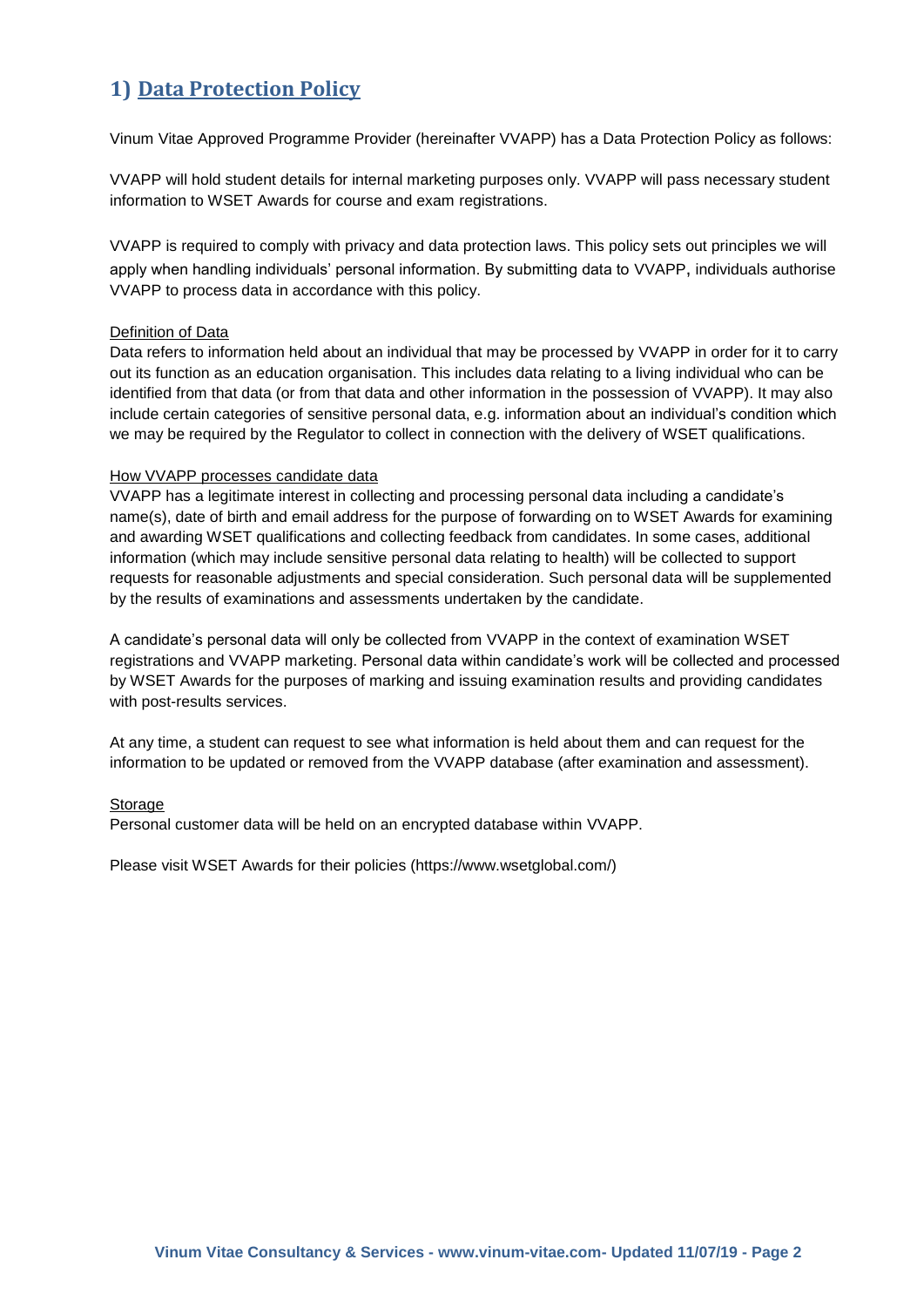### <span id="page-2-0"></span>**2) Complaints Policy**

Vinum Vitae Approved Programme Provider (hereinafter VVAPP) has a Complaints Policy in place as follows:

VVAPP aims to provide a consistently excellent level of service to students. Whilst every care is taken to ensure high quality standards, there may be occasions where we fall short. Where this is the case, we would like the opportunity to improve our service by listening and responding, taking whatever action is needed to put mistakes right and to prevent them from happening again.

#### **Policy aim and purpose**

VVAPP is committed to providing individuals directly affected by our services with the opportunity to provide feedback on whether or not standards have been met. Our customers must have confidence that they will be listened to, therefore all feedback received, both positive and negative, will be acknowledged.

The aim of this policy is to provide a clear and structured process which highlights who can make a complaint (the complainant), how they can make a complaint and what VVAPP will do to seek a resolution to the complainant's satisfaction.

#### **Making an official complaint**

- An official complaint must be made by the student enrolled in the course within 7 days of the incident, stating the date of incident, venue where incident took place and the course educator's name as well as the nature of complaint
- The official complaint must be made in writing (letter or email) and sent to the VVAPP registered address or email contact
- An acknowledgement will be sent within 7 days of the receipt of an official complaint
- A response will be sent within 4 weeks of the receipt of an official complaint
- If the complainant is not satisfied with the resolution, the complainant can escalate the complaint to WSET Awards (appadmin@wset.co.uk)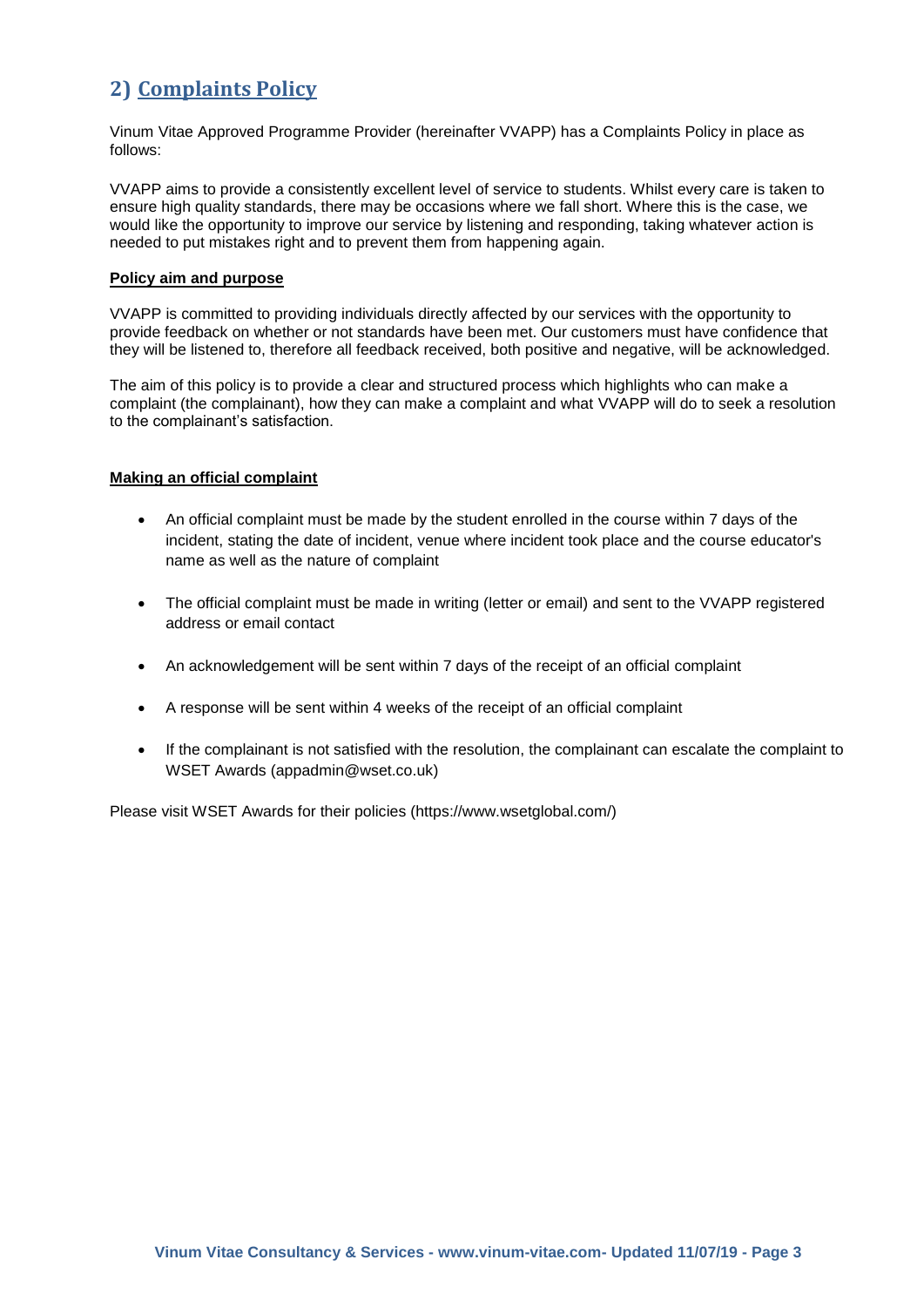### <span id="page-3-0"></span>**3) Special Consideration Policy**

Vinum Vitae Approved Programme Provider (hereinafter VVAPP) has Special Consideration Policy in place as follows:

**Special consideration** is an action taken after an assessment to allow candidates who have been disadvantaged by temporary illness, injury, indisposition or adverse circumstances at the time of the assessment to demonstrate attainment.

Special consideration will not give unfair advantage over candidates for whom special consideration is not being applied, or alter the assessment demands of the qualification as detailed in the applicable Specification.

A candidate may be eligible for special consideration if:

- Performance in an assessment is affected by circumstances beyond the control of the candidate. This may include recent personal illness, accident, bereavement or examination room conditions;
- Alternative assessment arrangements which were agreed in advance of the assessment proved inappropriate or inadequate;

#### **Applying for special consideration:**

Students must submit a **Special Consideration Application Form** to the VVAPP within **10 working days**  of the assessment date for which special consideration is being sought. Eligibility will only be considered if accompanied by supporting independent documentation. **Special Consideration Application Forms** will be supplied upon request from VVAPP.

In cases of serious disruption during the examination, the VVAPP Examinations Officer will submit a detailed report of the circumstances and candidates affected to WSET Awards.

WSET Awards seeks to assess all candidates in a way that puts them at no disadvantage, or advantage, over other candidates.

VVAPP will keep records of all applications for special consideration.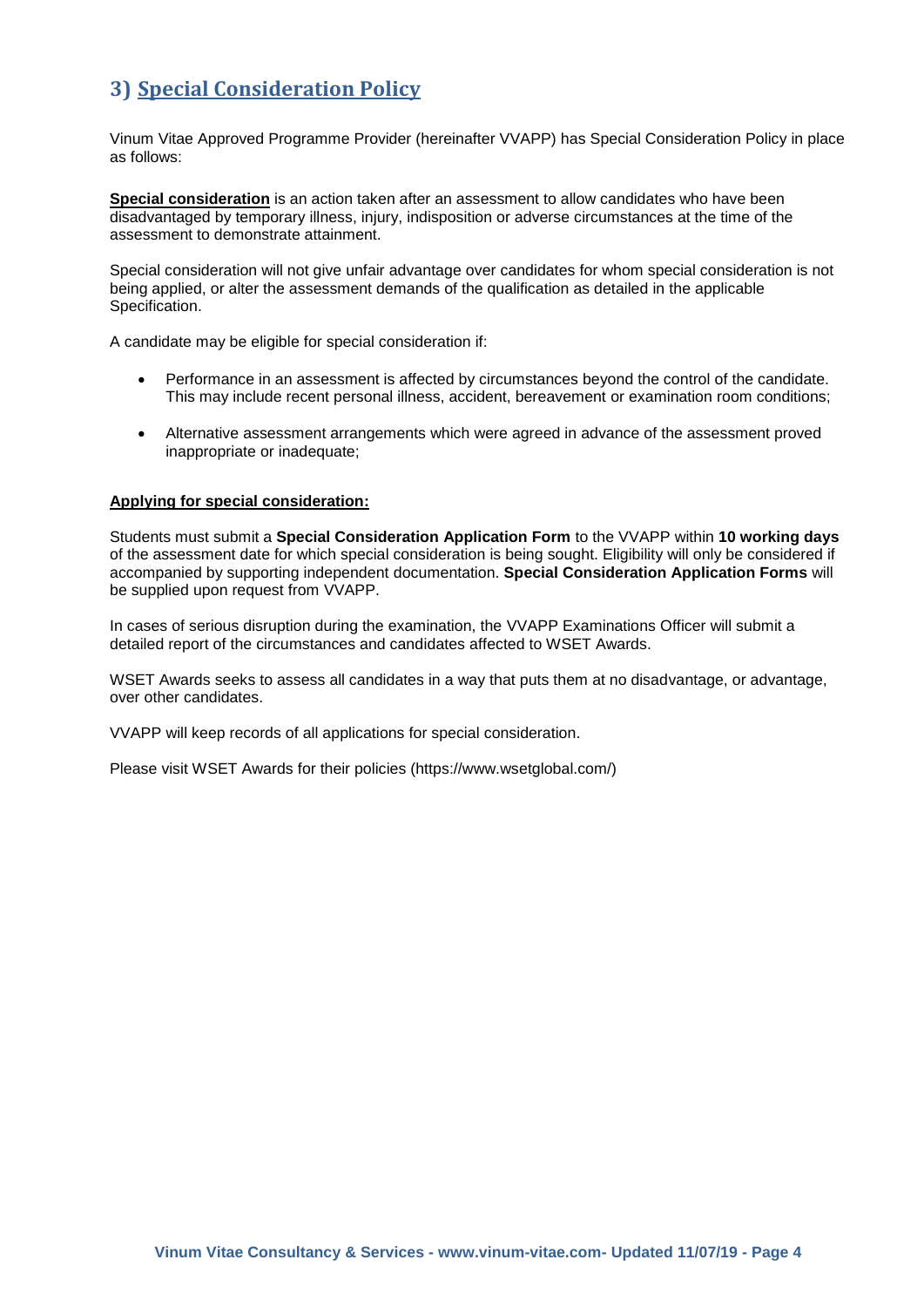### <span id="page-4-0"></span>**4) Reasonable Adjustments Policy**

Vinum Vitae Approved Programme Provider (hereinafter VVAPP) has a Reasonable Adjustments Policy in place as follows:

**Reasonable Adjustment** is any action that helps to reduce the effect of a disability or difficulty that places the candidate at a substantial disadvantage in the assessment situation. Reasonable adjustments are approved by WSET Awards and put in place before the assessment activity takes place; they constitute an arrangement to give the candidate access to the qualification. The use of a reasonable adjustment is not taken into consideration during the assessment of a candidate's work.

Reasonable adjustments must not give unfair advantage over candidates for whom reasonable adjustments are not being made, or affect the reliability and validity of the assessment outcomes as detailed in the applicable Specification.

Reasonable adjustments may involve:

- Changing standard assessment arrangements, for example allowing candidates extra time to complete the assessment activity;
- Adapting assessment materials, such as providing materials in large text format;
- Providing access facilitators during assessment, such as a sign language interpreter or reader;
- Re-organising the assessment room, such as removal of visual stimuli for an autistic candidate.

#### **Applying for a Reasonable Adjustment:**

VVAPP Students must identify at the time of enrolment any special needs which may require a reasonable adjustment at the time of the examination. Enrolment must be at least five weeks prior to the exam.

VVAPP will then submit a **Reasonable Adjustment Application Form** to the WSET Assessments Manager.

The specific arrangements for the examination process itself, or for marking, will be agreed in each case between the VVAPP Examinations Officer and the WSET Awards Assessments Manager, and will vary according to individual circumstances. WSET Awards reserves the right to seek the advice of independent agencies as appropriate in coming to a decision on specific arrangements.

Please note that VVAPP cannot offer reasonable adjustments to any student until this has been agreed with WSET Awards.

Students and their advisors should be aware that it is not appropriate to make requests for reasonable adjustments where the candidate's particular difficulty directly affects performance in the attributes that are the focus of the assessment.

VVAPP will keep records of all reasonable adjustment applications.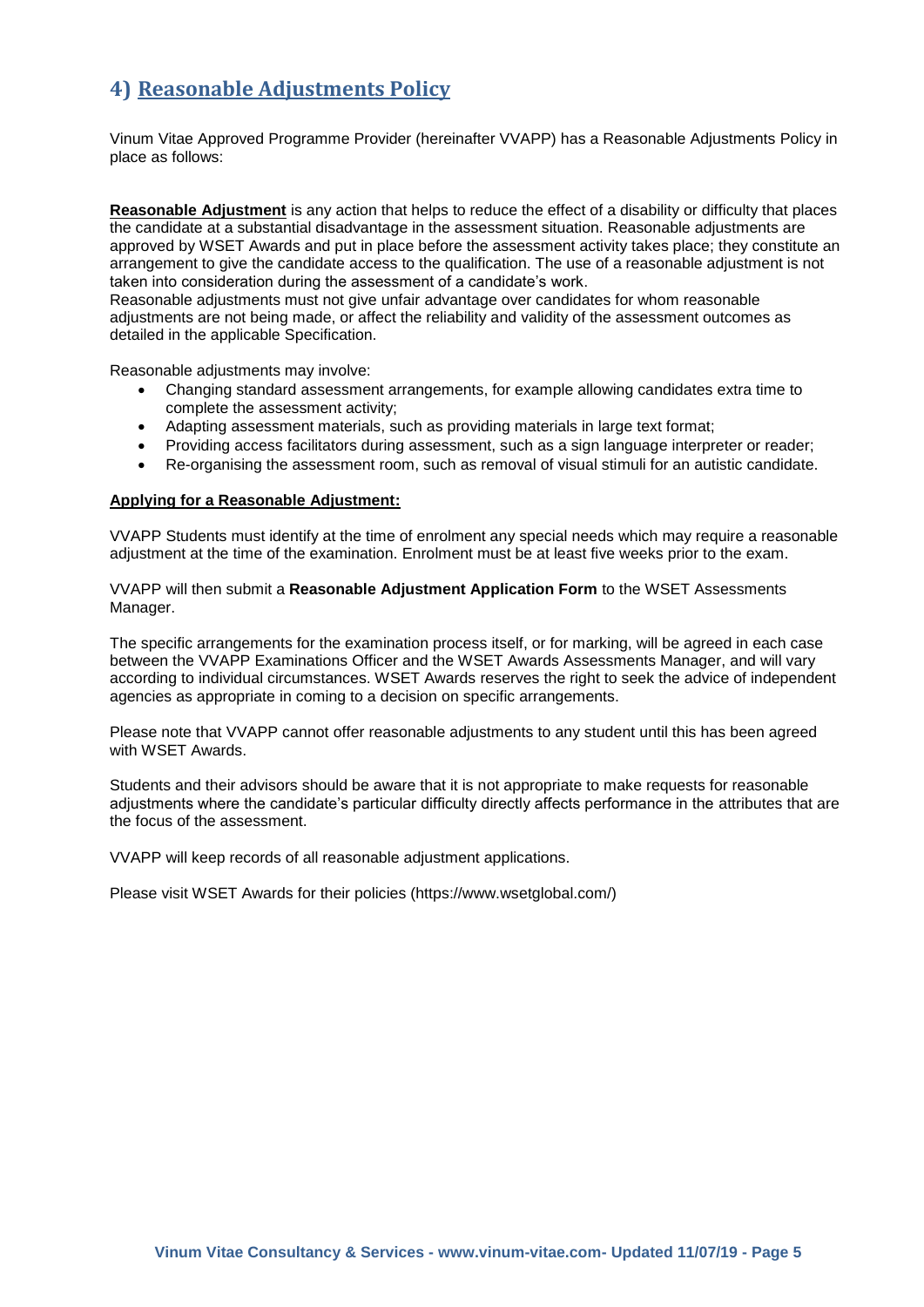### <span id="page-5-0"></span>**5) Maladministration and Malpractice Policy**

Vinum Vitae Approved Programme Provider (hereinafter VVAPP) has Maladministration and Malpractice Policies in place as follows:

The aim of these policies is to protect the interests of VVAPP students and safeguard the integrity of WSET qualifications by ensuring compliance with VVAPP Policies and Procedures. It provides a framework for the identification, reporting and management of any potential malpractice or maladministration and for the application of sanctions.

Non-compliance with VVAPP Policies and Procedures generally falls into one of two categories: 1. **Maladministration**, where non-compliance is accidental rather than intentional; and

2. **Malpractice** where non-compliance is intentional or the result of negligence.

The boundaries between maladministration and malpractice are not clear-cut. Some incidents may fall into either category depending on the wider context. Some maladministration incidents may become malpractice e.g. through failure to implement corrective measures, repetition of the incident, or subsequent attempt at non-disclosure or misrepresentation. A malpractice incident may be deemed to be maladministration if there are extenuating circumstances. Whether a situation is maladministration or malpractice will be determined by VVAPP following an investigation.

Malpractice or maladministration may include:

- Cheating, including the use of unauthorised devices or materials
- Disruptive behaviour in an examination;
- Plagiarism of any nature by students;
- Impersonation (including forgery of signatures);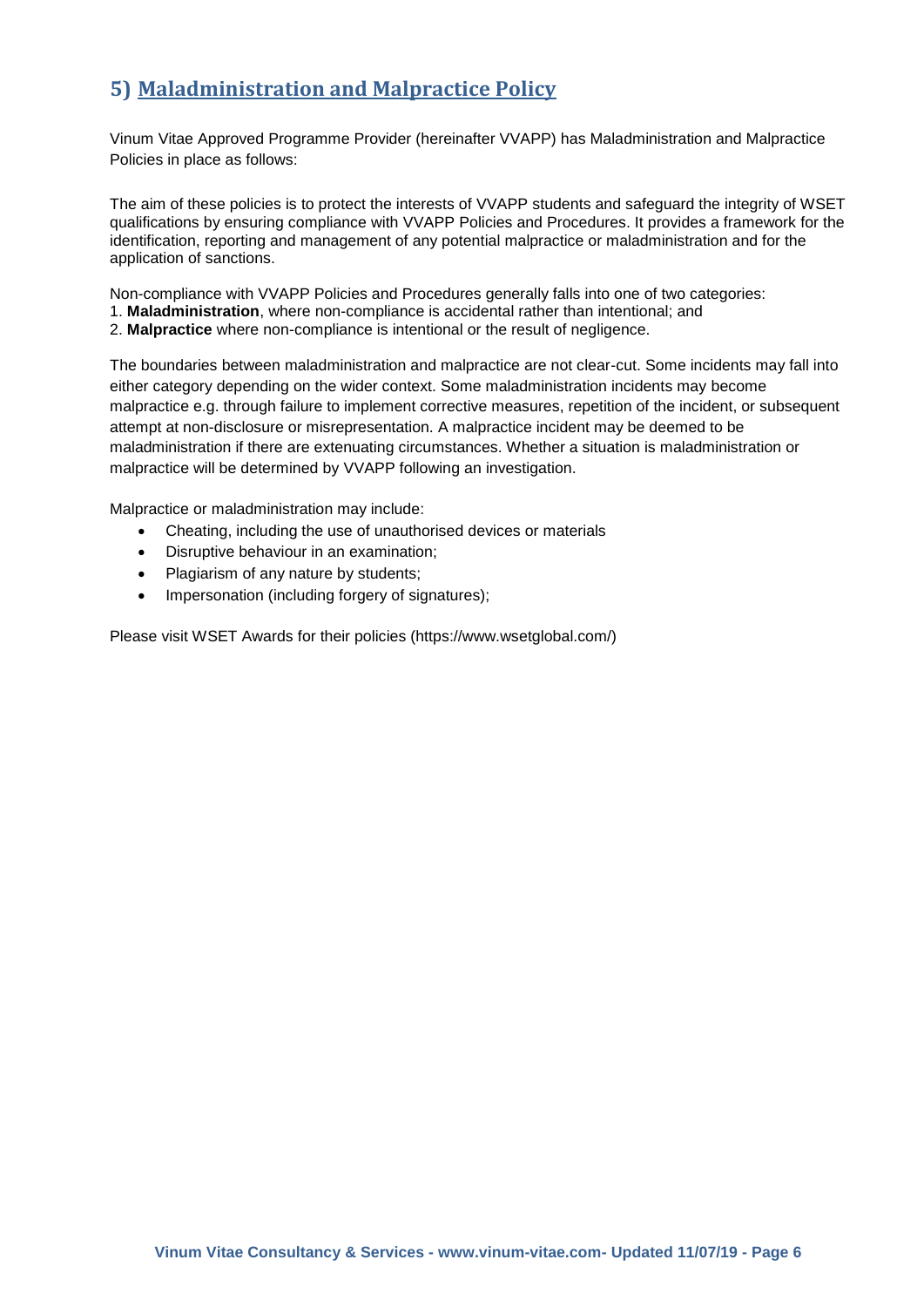### <span id="page-6-0"></span>**6) Diversity and Equality Policy**

Vinum Vitae Approved Programme Provider (hereinafter VVAPP) has Diversity and Equality Policies in place as follows:

VVAPP is committed to upholding the principles of diversity and equality in all areas of its work, seeking to ensure that all students and other stakeholders are treated fairly and equally at all times.

This policy applies to all VVAPP staff and to any individual acting on behalf of VVAPP.

VVAPP assures equality of opportunity for candidates by: Promoting open access to WSET qualifications (having regard to the legal minimum age for the retail purchase of alcohol and assessment competence standards);